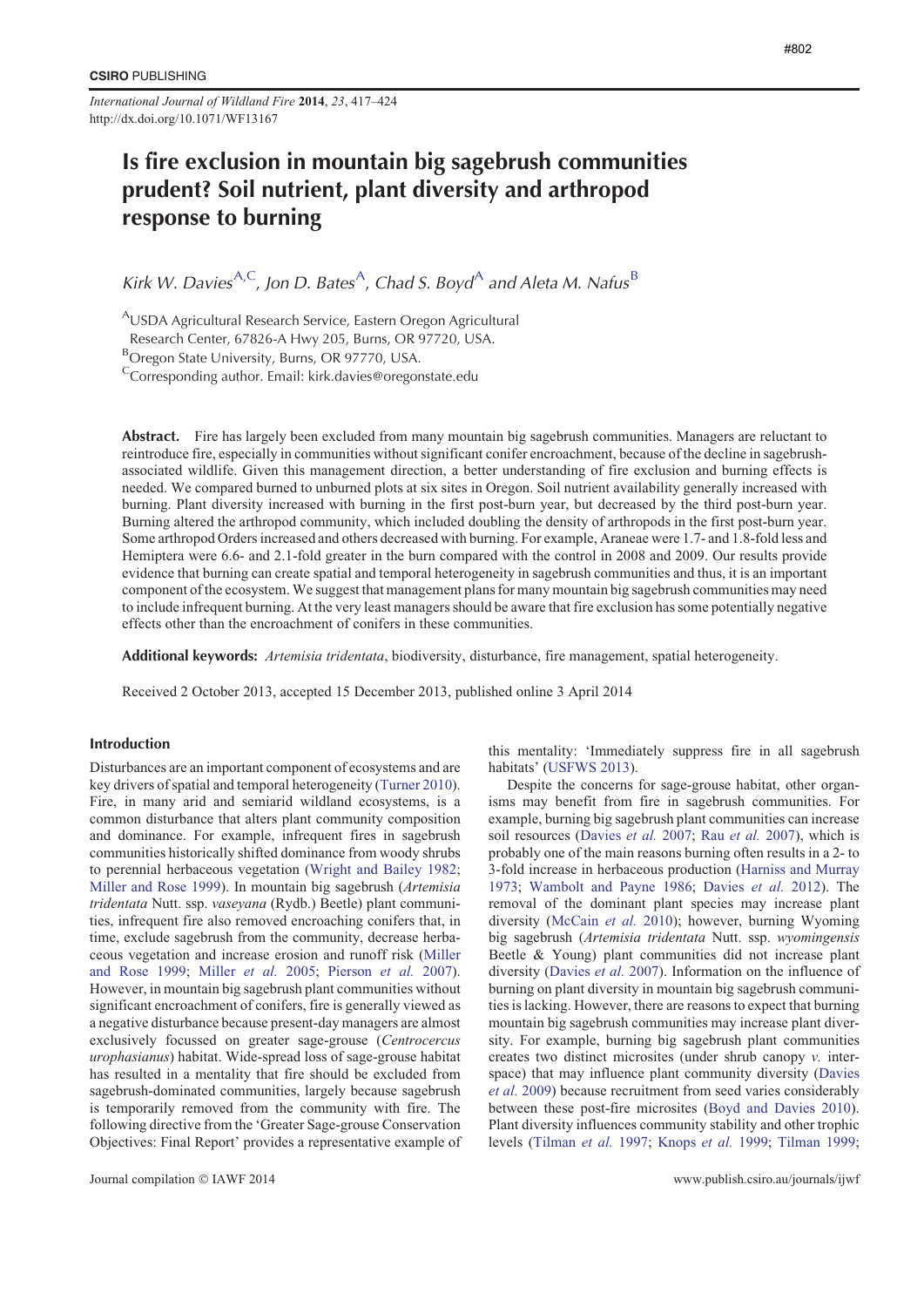[Haddad](#page-6-0) *et al.* 2001); thus, it is important to understand how fire influences plant diversity in mountain big sagebrush communities.

Increases in herbaceous vegetation and the change in plant community structure with the loss of sagebrush with burning may influence higher trophic levels, such as arthropods. Changes in plant community structure can significantly influence arthropod communities [\(Engle](#page-6-0) *et al.* 2008; [Pearson 2009](#page-6-0)). Many arthropod taxa may also decline with burning depending on the exposure to lethal temperatures, the post-burn environment and the mobility of the arthropod group; however, post-burn flora may be appealing to recolonising arthropods ([Swengel 2001](#page-7-0)). In contrast, [Fischer](#page-6-0) *et al.* (1996) found that burning had little effect on arthropods, other than a decrease in ants, when burning Wyoming big sagebrush plant communities. However, [Rhodes](#page-7-0) *et al.* (2010) found that most arthropod Orders differed between burned and unburned Wyoming big sagebrush communities, but they questioned, other than a decrease in ants with burning, if the differences were biologically significant. Wyoming big sagebrush plant communities are less productive and occur on drier sites than mountain big sagebrush plant communities [\(Davies and Bates 2010](#page-6-0)). Therefore, it may not be appropriate to extrapolate results from Wyoming big sagebrush plant communities to mountain big sagebrush communities as arthropod response to fire may vary considerably between these two different plant community types. [Pyle and Crawford \(1996\)](#page-7-0) found no difference in arthropod abundance between burned and unburned mountain big sagebrush plant communities, but arthropods were only trapped for a 10-day period each year. A better understanding of the response of arthropods to fire in mountain big sagebrush plant communities is needed, because arthropods are an important component of ecosystems and influence other trophic levels ([Losey and Vaughan 2006](#page-6-0)).

Considering the current efforts to limit fire in mountain big sagebrush plant communities, it is critical to develop a better understanding of the influence of fire in these communities. This information is needed to better assess the potential benefits and risks of fire and fire exclusion. The purpose of this research project was to determine the influence of fire on soil nutrient availability, plant diversity and arthropods in mountain big sagebrush plant communities. We speculated that burning mountain big sagebrush plant communities will increase soil nutrients and this would increase plant diversity and richness. We also expected that burning mountain big sagebrush plant communities would alter the arthropod community, probably because of direct mortality as well as indirectly by altering the plant community structure by removing sagebrush and causing changes in herbaceous vegetation.

# Methods

# Study area

We evaluated the responses of soil nutrients, plant diversity and arthropods to burning in mountain big sagebrush plant communities on the Hart Mountain National Antelope Refuge  $(42^{\circ}21'16''N, 119^{\circ}22'54''W)$ . The study sites were on fairly flat to  $7^\circ$  slopes with aspects ranging from north to south between 2013- to 2166-m above sea level. Climate is typical of the Intermountain West with cool, wet winters and hot, dry

summers. Most precipitation occurs in the winter and spring. Average annual precipitation was between 400 to 510 mm at the study sites ([NRCS 1998\)](#page-6-0). Precipitation was 80% of the longterm average in 2007 when burning occurred (Eastern Oregon Agricultural Research Center, unpubl. data, 2010). In 2008, 2009 and 2010, annual precipitation was 66, 87 and 101% of the long-term average. Prior to prescribed burning, plant communities were dominated by mountain big sagebrush with few other shrubs present. The understorey consisted of perennial grasses and perennial forbs. The study sites would be considered intact mountain big sagebrush steppe [\(Davies and Bates 2010](#page-6-0)). Mountain big sagebrush, perennial grass (excluding Sandberg bluegrass, *Poa secunda* J. Presl) and perennial forb cover averaged 30, 20 and 12% before treatment. Perennial grass density averaged 23 individuals  $m^{-2}$  before treatment. Common perennial grasses included Columbia needlegrass (*Achnatherum nelsonii* (Scribn.) Barkworth), Idaho fescue (*Festuca idahoensis* Elmer), prairie junegrass (*Koeleria macrantha* (Ledeb.) Schult.), bluebunch wheatgrass (*Pseduoroegneria spicata* (Pursh) A. Löve), Thurber's needlegrass (Achnatherum thur*berianum* (Piper) Barkworth), bottlebrush squirreltail (*Elymus elymoides* (Raf.) Swezey), mountain brome (*Bromus marginatus* Nees ex Steud.) and bluegrasses (*Poa* L.). Common perennial forbs included biscuitroots (*Lomatium* Raf.), milkvetches (*Astragalus* L.), hawksbeard (*Crepis* L.), yarrow (*Achillea millefolium* L.), fleabanes (*Erigeron* L.), paintbrushes (*Castilleja* Mutis ex L. f.), ragwort (*Senecio integerrimus* Nutt.) and lupines (*Lupinus* L.). Domestic livestock have been excluded from the Hart Mountain National Antelope Refuge since the mid-1990s, although a few cattle and wild horses infrequently trespass on the Refuge. We saw no evidence (sightings, faeces or tracks) that would indicate that cattle or horses utilised our study sites during the study. Wildlife were not excluded from the study sites, but a general lack of observations of wildlife (other than sage-grouse) and low ungulate numbers in the area suggest that utilisation was low.

### Experimental design

A randomised complete block design was used to determine the response of soil nutrients, plant diversity and arthropods to prescribed burning in mountain big sagebrush plant communities. Six blocks (sites) with varying topography, elevation, soil and vegetation characteristics were selected for this experiment. Plots within a block had similar vegetation and site characteristics. Treatments were randomly assigned to two  $60 \times 90$ -m plots within each block. Treatments were a fall prescribed burn and an untreated control. Burned treatments were applied between mid-October and early November of 2007 as strip-head fires ignited with drip-torches. Fine fuel loads varied between 327 and 977 kg ha<sup> $-1$ </sup> and sagebrush cover averaged 30%. Air temperatures were between 6 and  $11^{\circ}$ C with relative humidity ranging from 33 to 43%, and wind speed varied from 2 to  $10 \text{ km h}^{-1}$  during the prescribed burns.

#### Measurements

Soil nutrient concentrations of nitrate, ammonium, calcium, magnesium, potassium, phosphorus, iron, manganese, zinc, boron and sulfur were estimated using four cation and anion ion exchange probes (PRS-probes Western Ag Innovations,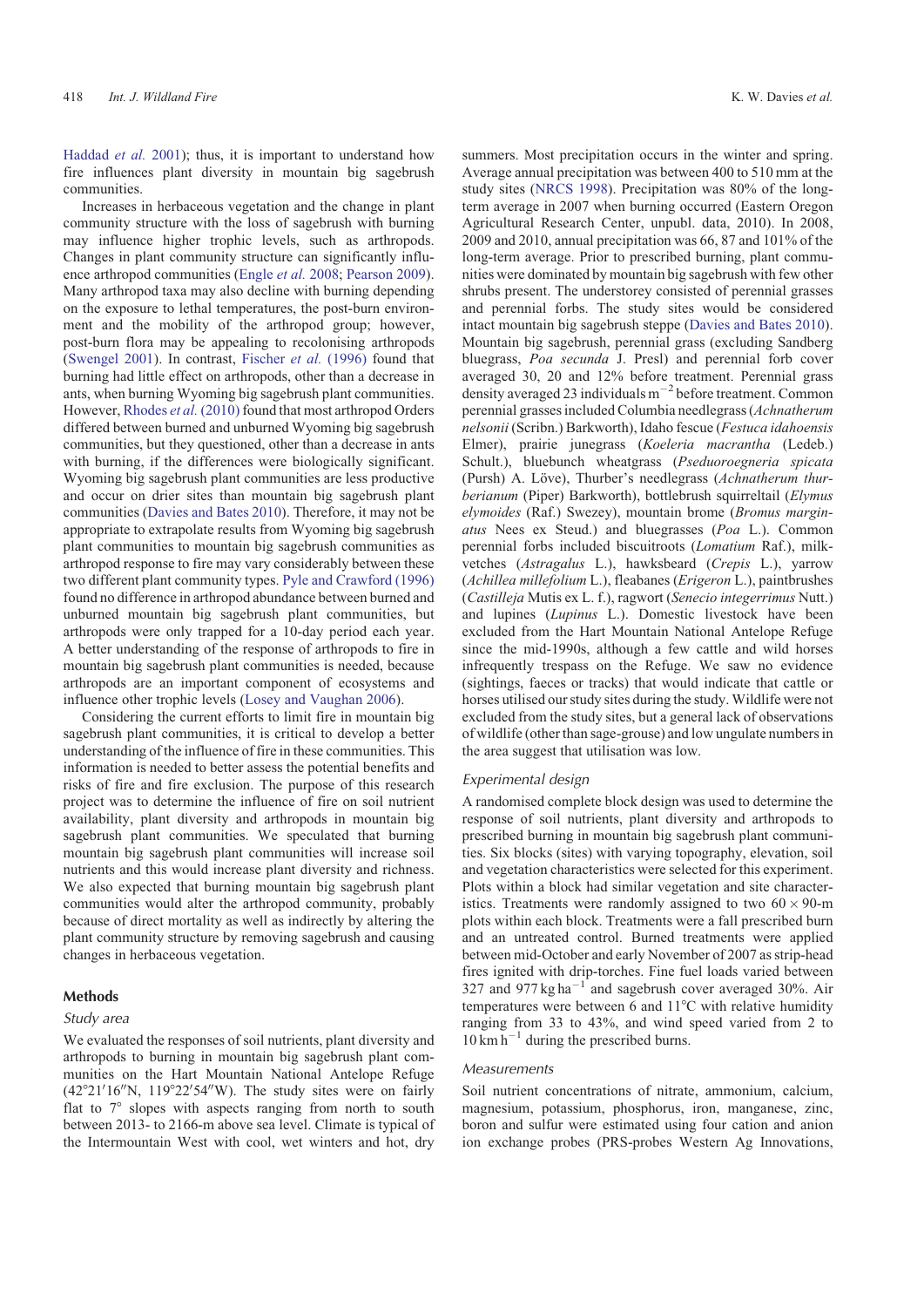Saskatoon, Saskatchewan, Canada) randomly placed in each treatment plot in each block. PRS-probes are buried in the soil to estimate the availability of soil nutrients to plants [\(Jowkin and](#page-6-0) [Schoenau 1998](#page-6-0)). PRS-probes attract and adsorb ions using electrostatic attraction on an ion-exchange membrane. The PRS-probes were buried vertically in the upper 20 cm of the soil profile to estimate nutrient concentrations from 15 May until 15 July in 2008, 2009 and 2010. PRS-probes were returned to Western Ag Innovations where probes were extracted with 0.5 N HCl and analysed colourimetrically with an autoanalyser to determine nutrient concentrations.

Plant species diversity and richness were determined using plant density data collected in July of 2008, 2009 and 2010. Plant density by species was measured using sixty  $0.2 \text{--} m^2$  quadrats. The  $0.2\text{-m}^2$  quadrats were placed at 3-m intervals on four 50-m transects in each plot (15 quadrat per transect). The four 50-m transects were placed parallel to each other at 20-m intervals. Plant density was determined by counting every plant rooted inside the  $0.2\text{-m}^2$  quadrats. Rhizomatous species were considered individual plants if separated by greater than 15 cm. Plant diversity was calculated as the Shannon Diversity Index [\(Krebs](#page-6-0) [1998\)](#page-6-0). Richness was determined by counting the number of species present in each plot.

Pitfall traps were used to evaluate the response of arthropods to burning. Pitfall traps were 114-mm diameter by 76 mm-deep plastic containers that were 1/2 filled with a 1 : 1 mixture of propylene glycol (low toxicity antifreeze) and water. A few drops of denatonium benzoate were added to the 1 : 1 mixture to deter animals from drinking it. The top of the pitfall traps were flush with the soil surface. Plastic plates were placed over the pitfall traps to reduce evaporation and to prevent soil and rainfall from filling traps. Three traps were placed near the centre of each treatment plot. Traps were active from May through August and were sampled monthly in 2008 and 2009. The 1 : 1 mixture was replaced at each sampling date. Captured arthropods were identified to Order and density was determined by counting all captured arthropods. Arthropod Order diversity was calculated as the Shannon Diversity Index [\(Krebs 1998](#page-6-0)) based on density data. Order richness was determined by counting the arthropod Orders present in each plot. The density of the six most common arthropod Orders was compared between treatments.

# Statistical analyses

We used repeated-measures analysis of variance (ANOVA) using the mixed models procedure (Proc Mix) in SAS ver. 9.1 (SAS Institute Inc., Cary, NC) to determine the influence of burning on response variables. Fixed variables were time since treatment (year) and treatment and their interactions. Blocks and block by treatment interactions were treated as random variables. Akaike's Information Criterion [\(Littell](#page-6-0) *et al.* 1996) was used to select covariance structures used in the repeatedmeasures ANOVAs. Treatment effects were also analysed in each year of the study using ANOVAs, because the response of sagebrush communities often varies significantly by time since disturbance [\(Harniss and Murray 1973;](#page-6-0) [Davies](#page-6-0) *et al.* 2007). Data were evaluated for normality using the univariate procedure in SAS ver*.* 9.1 ([Littell](#page-6-0) *et al.* 1996). Data that violated assumptions of normality were log-transformed. All graphic



**Fig. 1.** Soil nutrient concentrations (mean  $+$  s.e.) in burned and unburned (control) mountain big sagebrush plant communities measured from 15 May to 15 July in 2008, 2009 and 2010. Asterisks indicate significant difference  $(P \le 0.05)$  between treatments in that year.

presentations display original data (i.e. non-transformed). Differences between treatment means were considered significant at  $P \le 0.05$  and means were reported with standard errors.

# **Results**

#### Soil nutrients

Nitrate concentrations varied by the interaction between treatment and year (Fig. 1;  $P = 0.02$ ). In 2008, nitrate concentrations were 2-fold greater in the burn compared with the control treatment  $(P = 0.04)$ . In 2009 and 2010, nitrate concentrations did not differ between the burn and control treatment ( $P = 0.76$ ) and 0.82). Ammonium concentrations did not differ between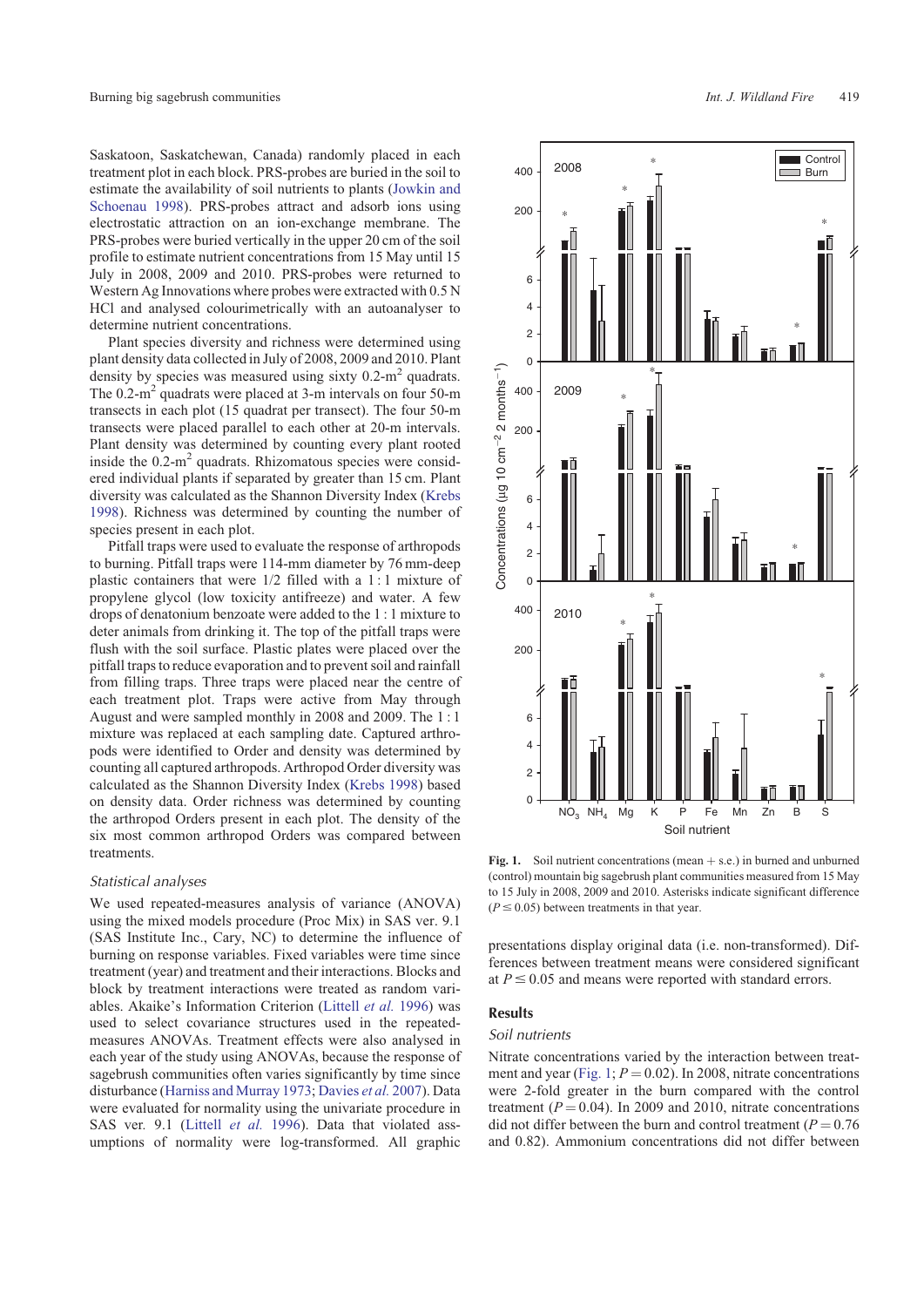

**Fig. 2.** Plant diversity (H) and species richness (mean  $+$  s.e.) in burned and unburned (control) mountain big sagebrush plant communities in 2008, 2009 and 2010. Plant diversity and species richness were determined from density measurements. Diversity was calculated as Shannon Diversity Index ([Krebs](#page-6-0) [1998\)](#page-6-0). Richness was determined by counting the number of species in each plot. Asterisks indicate significant difference ( $P \le 0.05$ ) between treatments in that year.

treatments  $(P = 0.59)$ . Calcium and magnesium concentrations were on average 1.2-fold greater in the burn than control treatment  $(P < 0.01$  and 0.01). Calcium concentrations respectively averaged  $1510 \pm 37$  µg per 10 cm<sup>2</sup> per 2 months and  $1264 \pm 37$  µg per 10 cm<sup>2</sup> per 2 months in the burn and control. Potassium concentrations were 1.3-fold greater in the burn than the control when averaged across all years  $(P = 0.01)$ . Phosphorus concentrations did not differ between treatments  $(P = 0.60)$ . Iron, manganese and zinc concentrations did not differ between the burn and control treatment  $(P = 0.23, 0.42)$ and 0.41). Boron concentrations were 1.1-fold greater in the burn compared with the control  $(P = 0.02)$ . Sulfur concentrations were 1.3-fold greater in the burn than the control treatment  $(P = 0.04)$ .

# Plants and arthropods

Plant diversity (H) varied by the interaction between treatment and year (Fig.  $2$ ;  $P < 0.01$ ). In 2008, plant diversity was 1.1-fold greater in the burn than control treatment  $(P = 0.03)$ . In 2009, no difference in plant diversity was detected between the treatments  $(P = 0.61)$  and in 2010 plant diversity was 1.3-fold greater in the control compared with the burn treatment  $(P = 0.03)$ . Plant species richness did not differ between the burn and control treatments  $(P = 0.55)$ .

Arthropod diversity (at the order level) was greater in the control  $(1.38 \pm 0.06)$  than the burn  $(1.16 \pm 0.08)$  in 2008  $(P = 0.05)$ . In contrast, arthropod order richness was greater in the burn  $(10.4 \pm 0.4)$  than the control  $(9.6 \pm 0.3)$  treatment  $(P = 0.01)$ . In 2009, arthropod diversity and richness were not different between the control and burn treatments  $(P = 0.95$  and 0.26). Total density of arthropods was greater in the burn  $(219 \pm 21 \text{ individual month}^{-1})$  than control  $(164 \pm 18 \text{ indi}^{-1})$ vidual month<sup>-1</sup>) in 2008 ( $P = 0.05$ ). In 2009, we did not find evidence that the density of arthropods differed between the burn (193  $\pm$  23 individual month<sup>-1</sup>) and control (179  $\pm$  18 individual month<sup>-1</sup>) treatments ( $P = 0.66$ ).

Hymenoptera (ants) density was 1.9-fold greater in burn compared with the control treatment in 2008 [\(Fig. 3](#page-4-0)*a*;  $P = 0.02$ ). In 2009, Hymenoptera density did not vary between treatments  $(P = 0.86)$ . In 2008, Orthoptera (crickets and grasshoppers) density was 1.5-fold greater in the burn than the control treatment [\(Fig. 3](#page-4-0)*b*;  $P = 0.05$ ). In 2009, Orthoptera density did not differ between treatments  $(P = 0.74)$ . Coleoptera (beetles) density did not vary by treatment in 2008 or 2009 ([Fig. 3](#page-4-0)*c*;  $P = 0.28$  and 0.18). Araneae (spiders) density was 1.7- and 1.8-fold greater in the control compared with the burn treatment in 2008 and 2009 [\(Fig. 3](#page-4-0)*d*; *P* < 0.01 and 0.02). In 2008 and 2009, Zygentoma (silverfish) density was more than 2-fold greater in the control compared with the burn treatment [\(Fig. 3](#page-4-0)*e*;  $P = 0.05$ ) and  $<$  0.01). Hemiptera (true bugs) density was 6.6- and 2.1-fold greater in the burn compared with the control treatment in 2008 and 2009 (Fig.  $3f$ ;  $P < 0.01$ ).

# Discussion

Our first hypothesis that burning would increase soil nutrient concentrations was supported by our data. Approximately half of the measured soil nutrients were greater in the burn than the untreated control. Similarly, [Davies](#page-6-0) *et al.* (2007) measured an increase in soil nitrate with burning Wyoming big sagebrush plant communities. However, dissimilar to our results, [Davies](#page-6-0) *et al.* [\(2007\)](#page-6-0) reported that nitrate was still higher in the burn 2 years after burning and that ammonium was greater in the burn than the untreated control. Rapid increases in perennial grass production in the burn [\(Davies](#page-6-0) *et al.* 2012) may have reduced excess nitrate after the first year in our study plots. Rau *[et al.](#page-7-0)* [\(2008\)](#page-7-0) also measured an increase in nitrate and ammonium when burning a conifer encroached mountain big sagebrush community. Similar to our results, Rau *et al.* [\(2008\)](#page-7-0) also measured an increase in calcium in response to burning and speculated that burning increased manganese. Rau *et al.* [\(2008\)](#page-7-0) also reported that zinc appeared to increase with burning because before treatment it was less in the burn compared with the control plots, but after burning it was not different between the burn and control plots. In contrast, we did not find any evidence that zinc differed between burned and unburned plots in our study. General patterns of soil nutrient responses to burning reported in Rau *et al.* [\(2008\)](#page-7-0) were similar to our results. The few differences between Rau *et al.* [\(2008\)](#page-7-0) and our study are not surprising considering that their study area was encroached by conifers (ours was not) and that burn conditions probably varied between the studies.

Our second hypothesis that plant diversity would increase with burning was partially supported in the first year postburning, but subsequent years did not support it. The more than 2-fold increase in nitrate and other soil nutrients after fire was associated with increased diversity in the first post-burn year. Increases in soil resources can increase plant diversity by decreasing competition effects ([Newman 1973](#page-6-0)). When dominant species are removed, diversity often increases because more resources are available to other species ([Kunte 2008](#page-6-0); [McCain](#page-6-0) *et al.* 2010). In the burn, plant diversity (H) decreased from 3.02 in 2008 to 2.01 in 2010, but remained approximately the same in the untreated control (Fig. 2). As perennial grasses doubled their production ([Davies](#page-6-0) *et al.* 2012), there were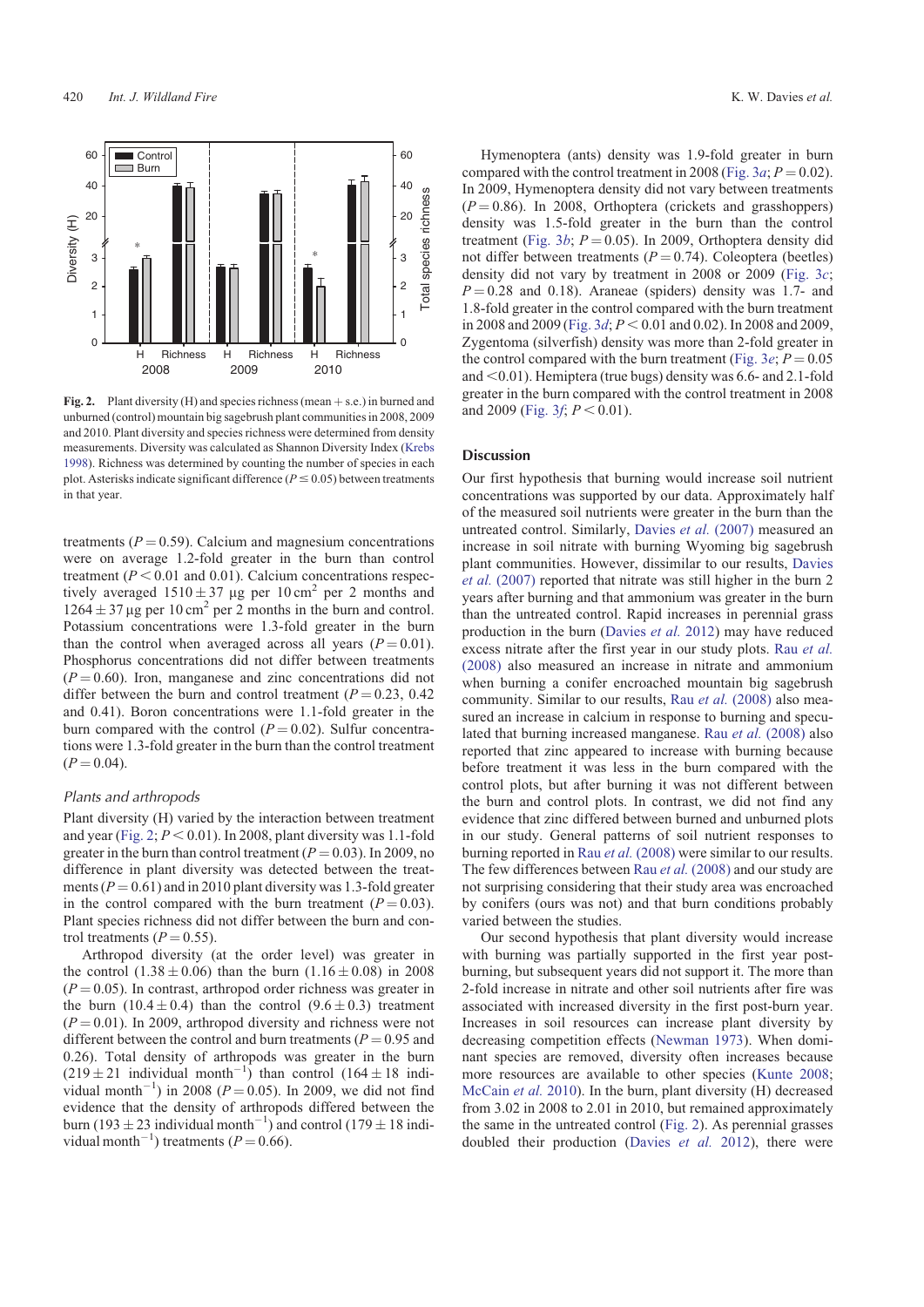<span id="page-4-0"></span>

**Fig. 3.** Densities of arthropod Orders captured in pitfall traps in burned and unburned (control) mountain big sagebrush plant communities in 2008 and 2009. (*a*) Hymenoptera (ants); (*b*) Orthoptera (crickets and grasshoppers); (*c*) Coleoptera (beetles); (*d*) Araneae (spiders); (*e*) Zygentoma (silverfish) and (*f*) Hemiptera (true bugs). Asterisks indicate significant difference  $(P \le 0.05)$  between treatments in that year.

probably less resources available and thus diversity decreased. Similarly, [McCain](#page-6-0) *et al.* (2010) found that the dominant perennial grass limited resource availability to other species and its removal increased diversity. Increases in resources (fertilisation) have been shown to increase vegetation production leading to a decrease in diversity ([DiTommaso and Aarssen 1989](#page-6-0)). Nitrogen is often the most limiting soil resource after water in semiarid and arid rangelands [\(Ettershank](#page-6-0) *et al.* 1978), thus increased soil nitrate likely was one of the major factors contributing to the measured increase in herbaceous productivity. Therefore, burning probably initially increased plant diversity by increasing resources, but as perennial grass production increased ([Davies](#page-6-0) *et al.* 2012) in response to increased resources, diversity decreased because of added competition and shading ([DiTommaso and Aarssen 1989](#page-6-0); [Hautier](#page-6-0) *et al.* [2009\)](#page-6-0). The lack of differences in nitrate between the burn and control treatment by the second year post-burn further suggests that competition for resources may have increased after the first year post-burn.

Arthropod response to burning supported our third hypothesis that burning would influence the arthropod community. In 2008, arthropod diversity was less in the burn than the control, but that was probably largely due to the large increase in ants decreasing evenness as richness was higher in the burn than the control. In contrast to [Fischer](#page-6-0) *et al.* (1996) and [Pyle and](#page-7-0) [Crawford \(1996\)](#page-7-0), we found many arthropod groups varied between the burn and unburned control treatments. The mountain big sagebrush plant communities treated in our study were probably much more productive than the burned Wyoming big sagebrush communities sampled by [Fischer](#page-6-0) *et al.* (1996) and thereby, probably explains at least some of the differences in measured responses. Our sampling period was longer than [Pyle](#page-7-0) [and Crawford \(1996\)](#page-7-0) used in their study and may explain why they found no evidence of an arthropod response to burning.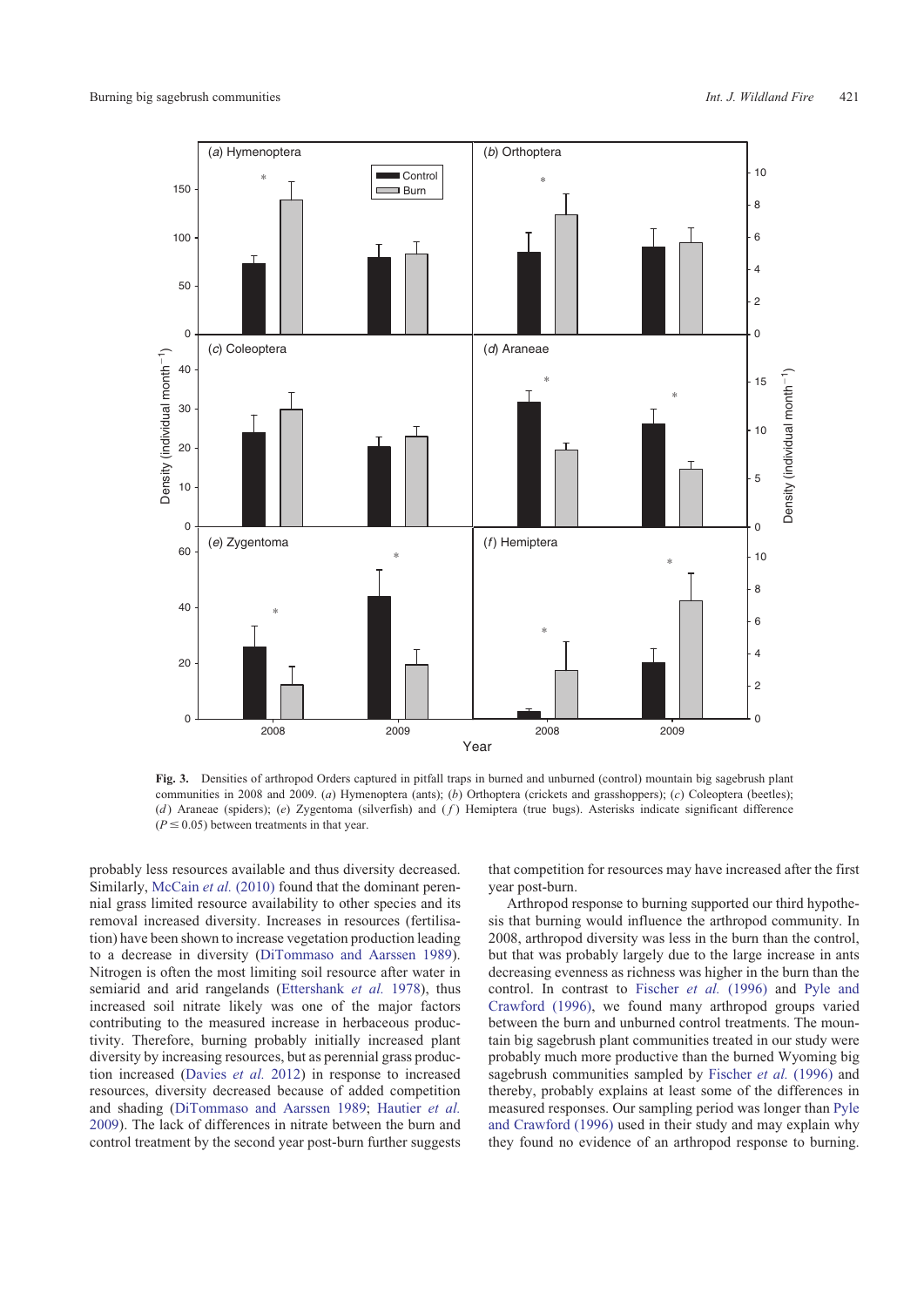In our study, density of some arthropod Orders were greater in the burn, whereas other Orders were lower in the burn. Some differences were only evident the first year after burning suggesting that some effects are ephemeral. Cumulatively, our results demonstrate that the burning in mountain big sagebrush communities can create temporal and spatial heterogeneity in arthropod communities. Similarly, [Rutigliano](#page-7-0) *et al.* (2013) reported that a mosaic of burned and unburned patches could promote biodiversity in Mediterranean maquis soil.

Burning probably altered arthropod communities by several different mechanisms. Fire-induced mortality during the burns was probably one of the main factors decreasing some arthropod Orders. Fire-induced mortality of arthropods has been repeatedly reported in the literature (e.g. [Daubenmire 1968;](#page-6-0) [Fay and](#page-6-0) [Samenus 1993\)](#page-6-0). Changes in habitat with the loss of sagebrush with burning may also have negatively affected some arthropods. Changes in habitat from fire can cause arthropod declines due to starvation and exposure ([Rice 1932](#page-7-0); [Warren](#page-7-0) *et al.* 1987). Increases in some arthropod Orders may have been caused by changes in the plant community with burning. Post-burn flora may be quite appealing to some arthropods [\(Swengel 2001](#page-7-0)). Increases in nitrogen in sagebrush plant communities have increased the nitrogen concentration in leaf tissues of perennial grasses [\(Witwicki](#page-7-0) *et al.* 2013). Therefore, the increases in soil resources with burning in our study plots could have increased the nutritional value of herbaceous vegetation and this may have attracted some arthropods. Alterations to predator–prey relationships with burning may have also influenced arthropod responses. Burning can alter wildlife predator–prey relationships [\(Fisher and Wilkinson 2005;](#page-6-0) [Milakovic](#page-6-0) *et al.* 2012) and, logically, it may influence interactions at other trophic levels. These multiple factors associated with burning are probably also interacting amongst themselves to influence the arthropod community.

More than double the number of ants in the burn in the first post-treatment year was not expected as [Rhodes](#page-7-0) *et al.* (2010) and [Fischer](#page-6-0) *et al.* (1996) reported a decrease in ants after burning Wyoming big sagebrush communities. Similar to our results, Nelle *et al.* [\(2000\),](#page-6-0) in a post-hoc study, found that 1-year-old burns contained more ants than unburned areas. Dissimilar to our results, Nelle *et al.* [\(2000\)](#page-6-0) found a short-term increase in Coleoptera with burning mountain big sagebrush plant communities. Similar to [Rhodes](#page-7-0) *et al.* (2010), we measured a 1.5-fold increase in Orthoptera in the first year after fire. However, by the second post-burn year the burn and control treatments did not differ. Variation in results among these studies and our study suggests that further analyses of fire effects on arthropods are needed to determine mechanisms underlying responses. In addition, it would be valuable to sample the complete array of arthropods not just the ones that can be sampled with pitfall traps to get a more complete understanding of the response of the arthropod community to burning.

Increases in ants and Orthoptera may be beneficial to sagegrouse, a species of conservation concern, and other arthropodconsuming wildlife (e.g. sagebrush lizard, northern horned lizard, sage thrasher). Arthropods are an important component of young sage-grouse diets and can comprise 75–100% of their diet the first several weeks post-hatching ([Patterson](#page-6-0) [1952;](#page-6-0) [Johnson and Boyce 1990;](#page-6-0) [Gregg and Crawford 2009](#page-6-0)).

Arthropods are so important that young sage-grouse suffer high mortality if deprived of arthropods [\(Johnson and Boyce 1990](#page-6-0)). Though, to be beneficial to sage-grouse, burns must be fairly small in size as sage-grouse will not venture far from the protective cover of sagebrush ([Boyd](#page-6-0) *et al.* 2011). Furthermore, the increase in some arthropods may be short-lived as the increases in ants and Orthoptera lasted only 1 year.

Our results suggest that fire is an important ecosystem process in mountain big sagebrush communities. The differences in arthropod communities between burned and unburned plots in our study suggest that even without conifer encroachment, excluding fire from mountain big sagebrush plant communities alters natural spatio–temporal variability of organisms that depend on the variable vegetative states that infrequent fires create. Thus, more fire-adapted species are likely being negatively affected by fire exclusion policies. In agreement with our results, [Ellsworth and Kauffman \(2013\)](#page-6-0) reported that fire-adapted mountain big sagebrush communities can benefit from re-introduction of the natural fire regime. Thus, fire in mountain big sagebrush plant communities is a driver of spatial and temporal heterogeneity and an important component of the ecosystem.

# **Conclusions**

The decline of sage-grouse tacitly has resulted in a mentality that we must strive to maintain sagebrush dominance on lands currently occupied by sagebrush, and that maintaining this dominance is associated with preventing disturbances such as fire that result in removal of most sagebrush taxa ([USFWS 2010](#page-7-0), [2013](#page-7-0)). The short-term benefit of such a policy is clear (i.e. maintenance of sage-grouse habitat), but the longer-term implications for mountain big sagebrush communities that include species favoured by fire have not received adequate consideration. Our results suggest that fire is important to creating heterogeneity in the arthropod community, which probably influences other trophic levels. The doubling of arthropod density the first year after fire is essentially creating a 'hotspot' of arthropods that may be beneficial to arthropod-consuming wildlife. Undoubtedly we have to balance the needs of sage-grouse and other species of conservation concern, but should also be cognitive that excluding fire from mountain big sagebrush communities may be negatively affecting other species. Similar to our results, [Holmes and Robinson \(2013\)](#page-6-0) found that though six species of birds showed a negative response to fire in mountain big sagebrush communities, two species showed a positive response. Considering our research and [Holmes and Robinson \(2013\),](#page-6-0) burned and unburned mountain big sagebrush communities provide a heterogeneity of habitats that meet the needs of multiple organisms. Fire in mountain big sagebrush plant communities also has the benefit of removing encroaching conifers [\(Miller](#page-6-0) *et al.* 2005). We are not advocating for immediately burning large swaths of mountain big sagebrush habitat, as the consequences would be dire for sage-grouse and other sagebrush-associated wildlife, but we are suggesting that long-term maintenance of diversity in mountain big sagebrush habitat may need to include applying fire at spatial and temporal scales that complement the diversity of habitat needs of sage-grouse and other species.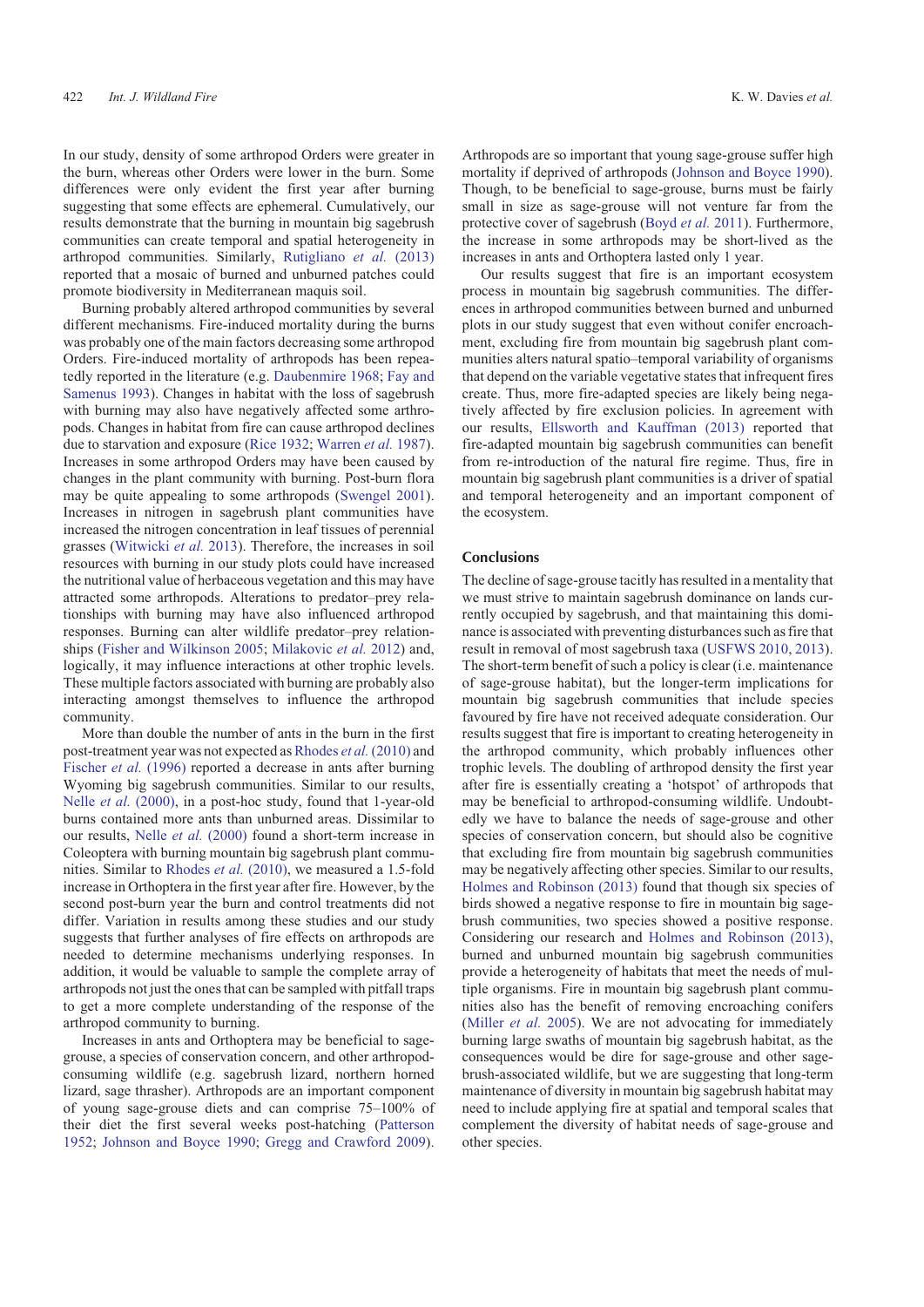#### <span id="page-6-0"></span>Acknowledgements

The authors thank the Hart Mountain National Antelope Refuge for allowing this research to be conducted on lands they administer and for applying the controlled burns. Gail Collins and Mike Gregg were especially helpful in locating the sites and providing logistical support. The authors also thank the summer technicians for field sampling and sample processing. We also are grateful to Jay Kerby and Brenda Smith for reviewing earlier versions of this manuscript. We appreciate the thoughtful reviews by the anonymous reviewers and Associate Editor.

USDA is an equal opportunity provider and employer. Mention of a proprietary product does not constitute a guarantee or warranty of the product by USDA, Oregon State University or the authors and does not imply it approval to the exclusion of other products.

### References

- Boyd CS, Davies KW (2010) Shrub microsite influences post-fire perennial grass establishment. *Rangeland Ecology and Management* **63**, 248–252. doi[:10.2111/REM-D-09-00025.1](http://dx.doi.org/10.2111/REM-D-09-00025.1)
- Boyd C, Petersen S, Gillgert W, Rodgers R, Fuhlendorf S, Larsen R, Wolfe D, Jensen KC, Gonzales P, Nenneman M, Danvir R, Dahlgren D, Messmer T (2011) Looking toward a brighter future for lekking grouse. *Rangelands* **33**, 2–11. doi[:10.2111/1551-501X-33.6.2](http://dx.doi.org/10.2111/1551-501X-33.6.2)
- Daubenmire R (1968) Ecology of fire in grasslands. *Advances in Ecological Research* **5**, 209–266. doi:[10.1016/S0065-2504\(08\)60226-3](http://dx.doi.org/10.1016/S0065-2504(08)60226-3)
- Davies KW, Bates JD (2010) Vegetation characteristics of mountain and Wyoming big sagebrush plant communities in the northern Great Basin. *Rangeland Ecology and Management* **63**, 461–466. doi:[10.2111/](http://dx.doi.org/10.2111/REM-D-09-00055.1) [REM-D-09-00055.1](http://dx.doi.org/10.2111/REM-D-09-00055.1)
- Davies KW, Bates JD, Miller RF (2007) Short-term effects of burning Wyoming big sagebrush steppe in southeastern Oregon. *Rangeland Ecology and Management* **60**, 515–522. doi[:10.2111/1551-5028\(2007\)](http://dx.doi.org/10.2111/1551-5028(2007)60[515:SEOBWB]2.0.CO;2) [60\[515:SEOBWB\]2.0.CO;2](http://dx.doi.org/10.2111/1551-5028(2007)60[515:SEOBWB]2.0.CO;2)
- Davies KW, Bates JD, James JJ (2009) Microsite and herbaceous vegetation heterogeneity after burning *Artemisia tridentata* steppe. *Oecologia* **159**, 597–606. doi[:10.1007/S00442-008-1231-7](http://dx.doi.org/10.1007/S00442-008-1231-7)
- Davies KW, Bates JD, Nafus AM (2012) Comparing burned and mowed treatments in mountain big sagebrush steppe. *Environmental Management* **50**, 451–461. doi:[10.1007/S00267-012-9898-2](http://dx.doi.org/10.1007/S00267-012-9898-2)
- DiTommaso A, Aarssen LW (1989) Resource manipulations in natural vegetation: a review. *Vegetatio* **84**, 9–29. doi:[10.1007/BF00054662](http://dx.doi.org/10.1007/BF00054662)
- Ellsworth LM, Kauffman JB (2013) Seedbank responses to spring and fall prescribed fire in mountain big sagebrush ecosystems of differing ecological condition at Lava Beds National Monument, California. *Journal of Arid Environments* **96**, 1–8. doi[:10.1016/J.JARIDENV.](http://dx.doi.org/10.1016/J.JARIDENV.2013.04.001) [2013.04.001](http://dx.doi.org/10.1016/J.JARIDENV.2013.04.001)
- Engle DM, Fuhlendorf SD, Roper A, Leslie DM Jr (2008) Invertebrate community response to a shifting mosaic of habitat. *Rangeland Ecology and Management* **61**, 55–62. doi:[10.2111/06-149R2.1](http://dx.doi.org/10.2111/06-149R2.1)
- Ettershank G, Ettershank J, Bryant M, Whitford W (1978) Effects of nitrogen fertilization on primary production in a Chihuahuan desert ecosystem. *Arid Environments* **1**, 135–139.
- Fay PA, Samenus RJ Jr (1993) Gall wasp (Hymenoptera : Cynipidae) mortality in a spring tallgrass prairie fire. *Environmental Entomology* **22**, 1333–1337.
- Fischer RA, Reese KP, Connelly JW (1996) An investigation on fire effects within xeric sage grouse brood habitat. *Journal of Range Management* **49**, 194–198. doi[:10.2307/4002877](http://dx.doi.org/10.2307/4002877)
- Fisher JT, Wilkinson L (2005) The response of mammals to forest fires and timber harvest in the North American boreal forest. *Mammal Review* **35**, 51–81. doi[:10.1111/J.1365-2907.2005.00053.X](http://dx.doi.org/10.1111/J.1365-2907.2005.00053.X)
- Gregg MA, Crawford JA (2009) Survival of greater sage-grouse chicks and broods in the northern Great Basin. *Journal of Wildlife Management* **73**, 904–913. doi[:10.2193/2007-410](http://dx.doi.org/10.2193/2007-410)
- Haddad NM, Tilman D, Haarstad J, Ritchie M, Knops JMH (2001) Contrasting effects of plant richness and composition on insect communities: a field experiment. *American Naturalist* **158**, 17–35. doi:[10.1086/](http://dx.doi.org/10.1086/320866) [320866](http://dx.doi.org/10.1086/320866)
- Harniss RO, Murray RB (1973) 30 years of vegetal change following burning of sagebrush-grass range. *Journal of Range Management* **26**, 322–325. doi[:10.2307/3896846](http://dx.doi.org/10.2307/3896846)
- Hautier Y, Niklaus PA, Hector A (2009) Competition for light causes plant biodiversity loss after europhication. *Science* **324**, 636–638. doi[:10.1126/SCIENCE.1169640](http://dx.doi.org/10.1126/SCIENCE.1169640)
- Holmes AL, Robinson WD (2013) Fire mediated patterns of population densities in mountain big sagebrush bird communities. *Journal of Wildlife Management* **77**, 737–748. doi[:10.1002/JWMG.540](http://dx.doi.org/10.1002/JWMG.540)
- Johnson GD, Boyce MA (1990) Feeding trails with insects in the diet of sage grouse chicks. *Journal of Wildlife Management* **54**, 89–91. doi:[10.2307/](http://dx.doi.org/10.2307/3808906) [3808906](http://dx.doi.org/10.2307/3808906)
- Jowkin V, Schoenau JJ (1998) Impact of tillage and landscape position on nitrogen availability and yield of spring wheat in the Brown soil zone in southwestern Saskatchewan. *Canadian Journal of Soil Science* **78**, 563–572. doi[:10.4141/S97-065](http://dx.doi.org/10.4141/S97-065)
- Knops JMH, Tilman D, Haddad NM, Naeem S, Mitchell CE, Haarstad J, Ritchie ME, Howe KM, Reich PB, Siemann E, Groth J (1999) Effects of plant richness on invasion dynamics, disease outbreaks, insects abundances, and diversity. *Ecology Letters* **2**, 286–293. doi:[10.1046/](http://dx.doi.org/10.1046/J.1461-0248.1999.00083.X) [J.1461-0248.1999.00083.X](http://dx.doi.org/10.1046/J.1461-0248.1999.00083.X)
- Krebs CJ (1998) 'Ecological methodology', 2nd edn. (Benjamin Cummings: Menlo Park, CA)
- Kunte K (2008) Competition and species diversity: removal of dominant species increases diversity in Costa Rican butterfly communities. *Oikos* **117**, 69–76. doi[:10.1111/J.2007.0030-1299.16125.X](http://dx.doi.org/10.1111/J.2007.0030-1299.16125.X)
- Littell RC, Milliken GA, Stroup WW, Wolfinger RD (1996) 'SAS System for mixed models.' (SAS Institue Inc.: Cary, NC)
- Losey JE, Vaughan M (2006) The economic value of ecological services provided by insects. *Biosience* **56**, 311–323. doi[:10.1641/0006-3568](http://dx.doi.org/10.1641/0006-3568(2006)56[311:TEVOES]2.0.CO;2) [\(2006\)56\[311:TEVOES\]2.0.CO;2](http://dx.doi.org/10.1641/0006-3568(2006)56[311:TEVOES]2.0.CO;2)
- McCain KNS, Baer SG, Blair JM, Wilson GWT (2010) Dominant grasses suppress local diversity in restored tallgrass prairie. *Restoration Ecology* **18**, 40–49. doi[:10.1111/J.1526-100X.2010.00669.X](http://dx.doi.org/10.1111/J.1526-100X.2010.00669.X)
- Milakovic B, Parker KL, Gustine DG, Lay RJ, Waler ABD, Gillingham MP (2012) Seasonal habitat use and selection by grizzly bears in northern British Columbia. *Journal of Wildlife Management* **76**, 170–180. doi[:10.1002/JWMG.235](http://dx.doi.org/10.1002/JWMG.235)
- Miller RF, Rose JA (1999) Fire history and western juniper encroachment in sagebrush steppe. *Journal of Range Management* **52**, 550–559. doi[:10.2307/4003623](http://dx.doi.org/10.2307/4003623)
- Miller RF, Bates JD, Svejcar TJ, Pierson FB, Eddleman LE (2005) Biology, Ecology, and Management of Western Juniper. Oregon State University Agricultural Experiment Station, Technical Bulletin 152. (Corvallis, OR)
- Nelle PJ, Reese KP, Connelly JW (2000) Long-term effects of fire on sage grouse habitat. *Journal of Range Management* **53**, 586–591. doi[:10.2307/4003151](http://dx.doi.org/10.2307/4003151)
- Newman EI (1973) Competition and diversity in herbaceous vegetation. *Nature* **<sup>244</sup>**, 310. doi[:10.1038/244310A0](http://dx.doi.org/10.1038/244310A0)
- NRCS (1998) Climate dataset. National Cartography and Geospatial Center. (National Cartography and Geospatial Center: Fort Worth, TX)
- Patterson RL (1952) 'The Sage Grouse in Wyoming.' (Sage Books, Denver, CO)
- Pearson DE (2009) Invasive plant architecture alters trophic interactions by changing predator abundance and behavior. *Oecologia* **159**, 549–558. doi[:10.1007/S00442-008-1241-5](http://dx.doi.org/10.1007/S00442-008-1241-5)
- Pierson FB, Bates JD, Svejcar TJ, Hardegree SP (2007) Runoff and erosion after cutting western juniper. *Rangeland Ecology and Management* **60**, 285–292. doi[:10.2111/1551-5028\(2007\)60\[285:RAEACW\]2.0.CO;2](http://dx.doi.org/10.2111/1551-5028(2007)60[285:RAEACW]2.0.CO;2)